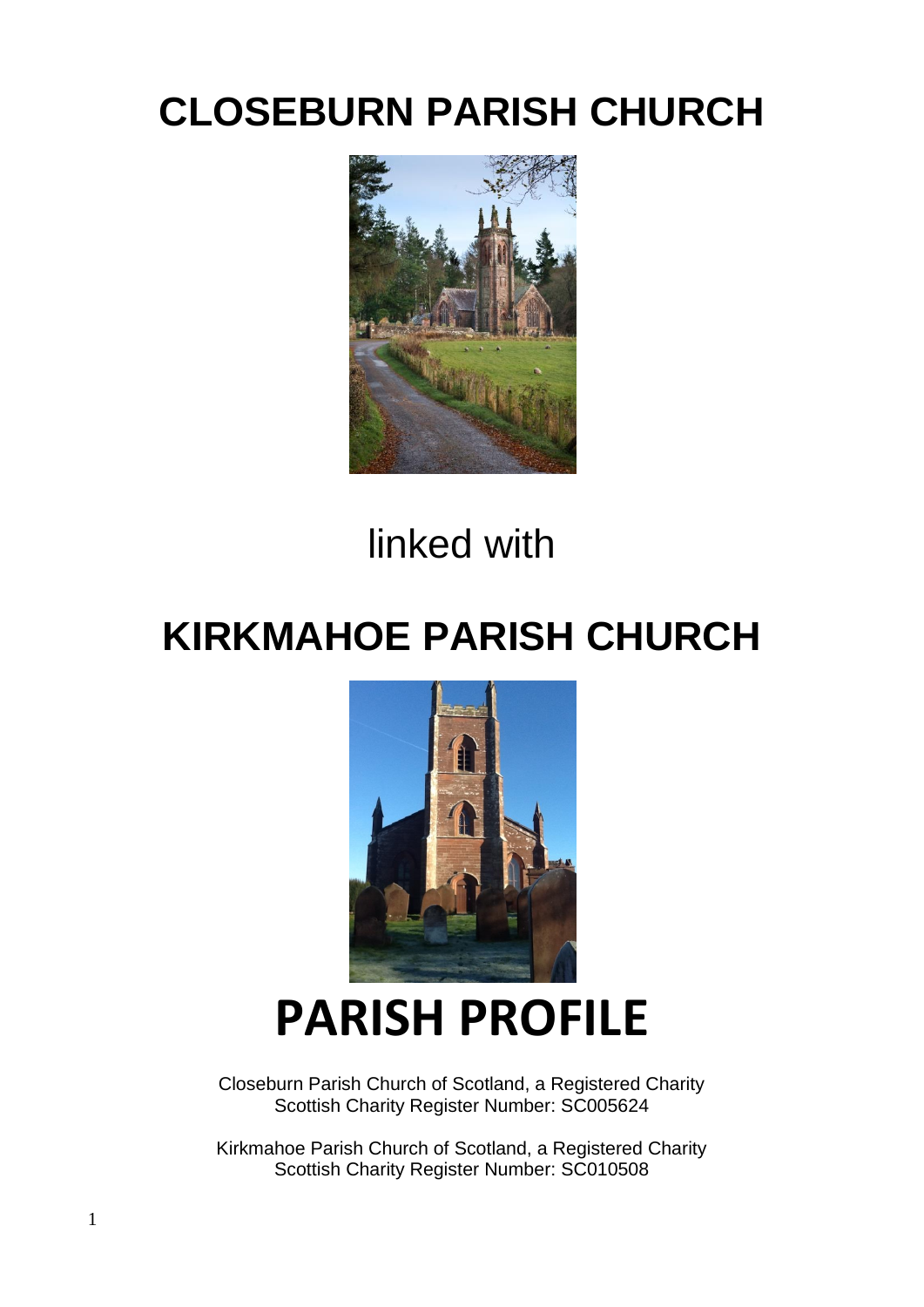## **Closeburn linked with Kirkmahoe Parish Profiles**

The vacant charges of Closeburn and Kirkmahoe were linked by the Presbytery of Dumfries and Kirkcubright in accordance with its Presbytery Plan and permission was given to call a Minister on the basis of unrestricted tenure.

A joint Nominating Committee was elected in October 2016 and is currently seeking a new Minister.

As the newly linked parishes of Closeburn and Kirkmahoe, we are prayerfully seeking a minister who will encourage outreach and mission and embrace our church families.

Our vision is to be churches which inspire the people within our linked parishes through worship and witness.

If you feel a call to show an interest in our vacancy we invite you to read the following document showing the profiles for our parishes, which we hope will give you a feel for life and work in our linked congregations and the wider communities which they serve.

If, after reading the profiles, you would like more information or wish to have a discussion or an informal chat about the vacancy, please contact our Interim Moderator. Formal applications should be sent to the Clerk to the Nominating Committee.

We would like to thank you for your interest and encourage you to contact us for anything we can help you with.

**Enquiries can be made to: Rev. Bill McKenzie, MBE, DA,**  Interim Moderator

Tel; 01387 253688, email: [mckenzie.dumfries@btinternet.com](mailto:mckenzie.dumfries@btinternet.com)

**David Dick,**  Clerk to the Nominating Committee Tel; 01848 330067 or 07795 064 874 email: [closeburn.kirkmahoe.vacancy@gmail.com](mailto:closeburn.kirkmahoe.vacancy@gmail.com)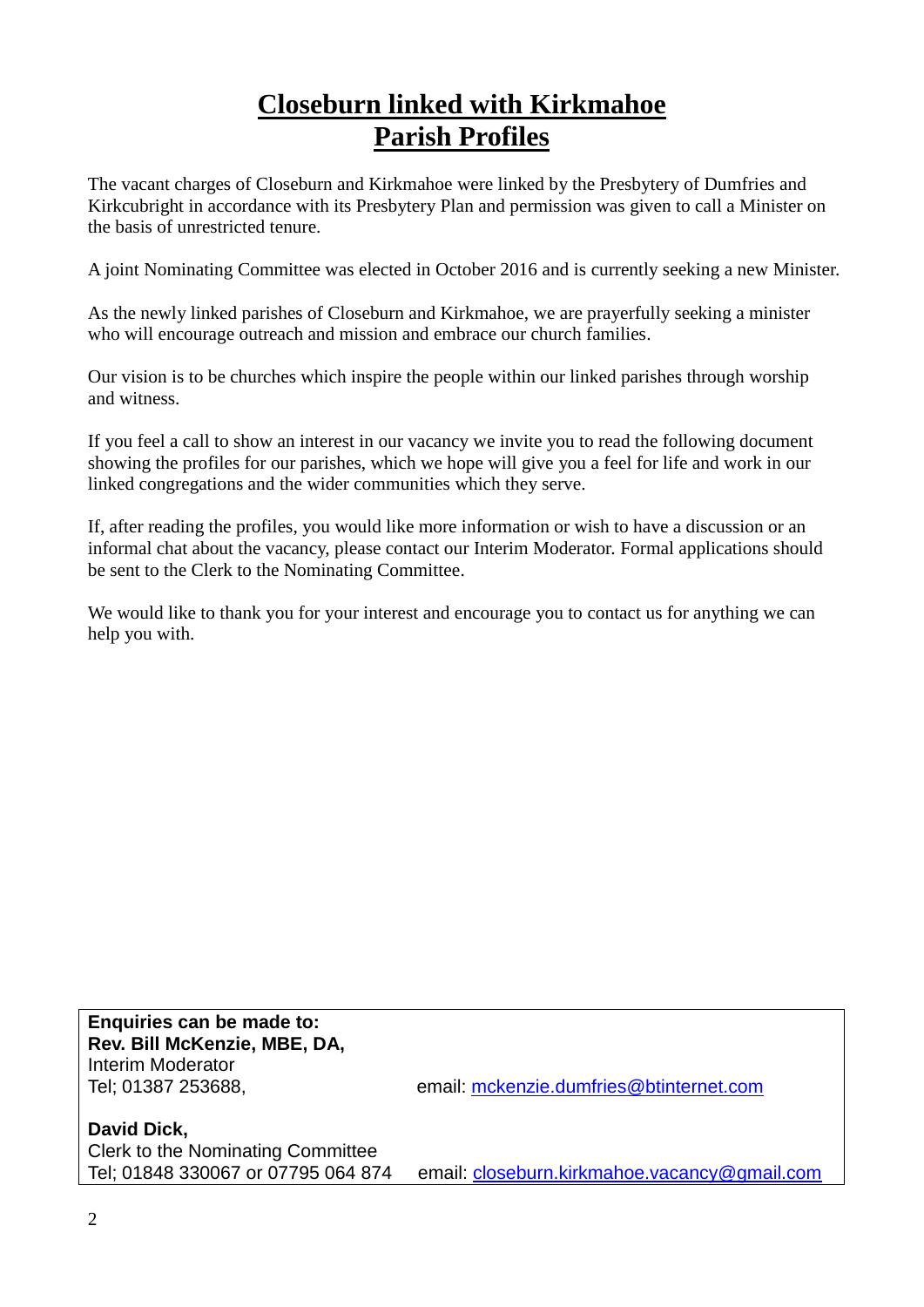### **CLOSEBURN PARISH CHURCH PARISH PROFILE**



#### **Introduction**

Closeburn is a parish set in Mid Nithsdale, Dumfries and Galloway, straddling the A76 Dumfries to Kilmarnock trunk road, and stretching from Auldgirth in the south to near Thornhill in the north. The village of Closeburn is some 10 miles north of the University Town of Dumfries, where all major health and retail facilities can be found. The parish includes the village of Auldgirth some 4 miles south of Closeburn.

The parish population is shown in the Church of Scotland Statistics for Mission as 1,146, of which 54% are aged 45 years and over. (A link to these statistics is provided below).

Closeburn itself has a primary school, nursery, shop/post office and some small Industrial units used by local businesses, while Auldgirth has an inn and shop/post office. The local secondary school, Wallace Hall Academy, and Health Centre are 3 miles north at Thornhill.

The history of the village of Closeburn dates back to as early as 1232 when Ivan de Kirkpatrick obtained a Charter to the castle and lands, and in 1671 the Kirkpatricks obtained a Charter of Barony together with the patronage of the united churches of Closeburn and Dalgarno. The Dalgarno church no longer exists.

The present Closeburn church, designed by the architect James Barbour, opened for worship in 1878. When he died in 1912 he left a fine legacy of 26 churches, most designed in the Gothic style. Closeburn is considered one of his finest and most impressive examples.

#### **Church Life**

Closeburn was linked with Kirkmahoe following a Service of Linkage on  $22<sup>nd</sup>$  June 2016, in line with the Dumfries and Kirkcudbright Presbytery Plan. Now we are prayerfully seeking to appoint a new Minister on an unrestricted tenure.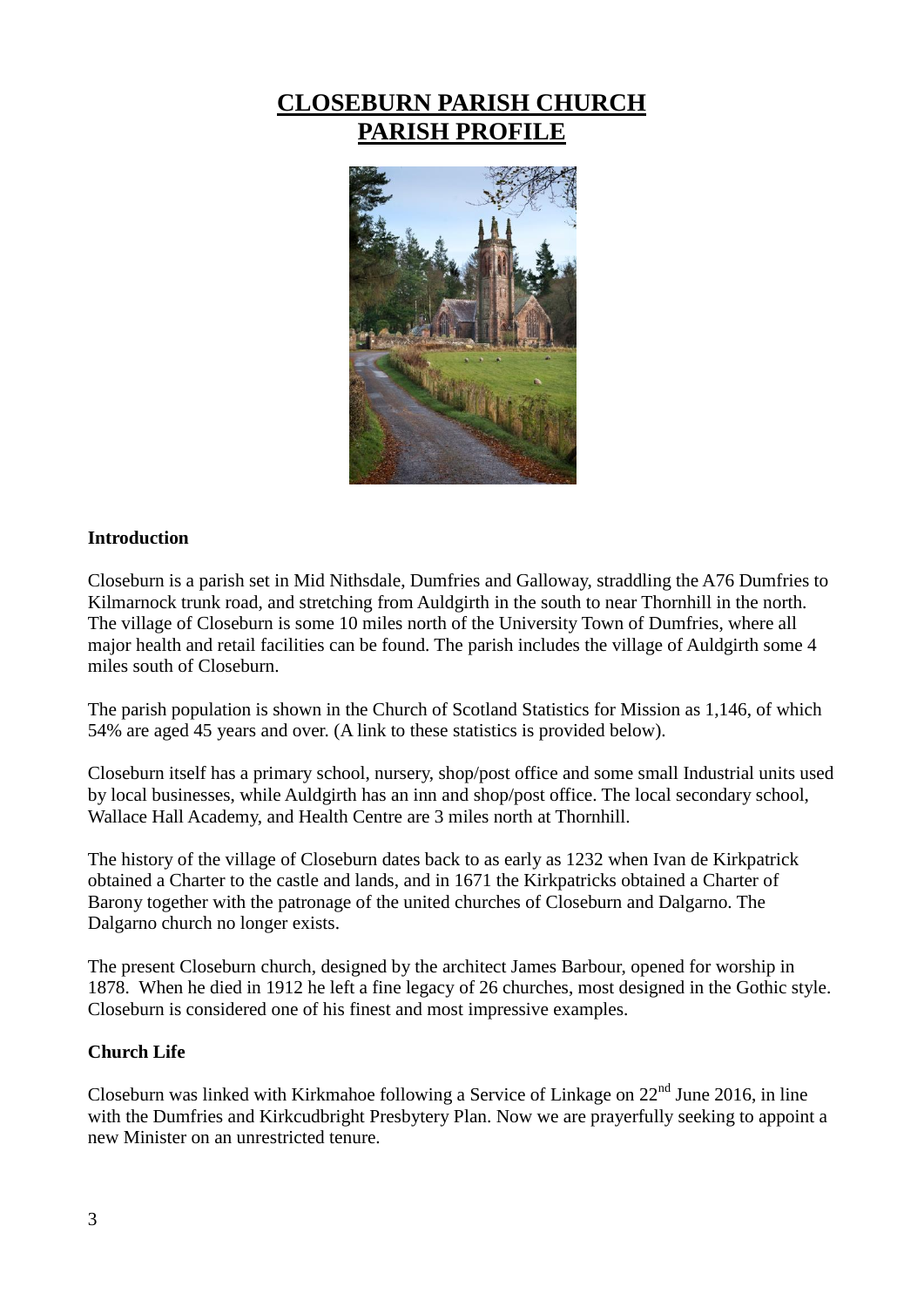



We hold services every Sunday at 10.00 am. We have a Church Roll of 168 and there is an average attendance of 28 to 35 each Sunday, rising slightly for Holy Communion celebrated in April and November. A Christmas Eve Service is held each year, the offering from which supports local charities.

Family services are held for Easter, Harvest Thanksgiving, Christmas and linked with the local Community Gala Committee for the Crowning of the Gala Queen. Children from the church and parish are encouraged to participate in these services by reading the scriptures and providing music.

The church building is well maintained and in good order reflecting what should be expected of such a beautiful building. It benefits from a good sound system linked to a loop hearing aid system. It also has an audio visual projector system which allows Church Hymnary 4 and the latest Mission Praise Hymns to be projected during services. It is also available for other uses such as talks to groups.

The church owns a walled garden, situated to the rear of the large car park and former manse. We are working with the Community Council's Charitable Trust to bring this substantial area into community use. This approach has met with the approval of both the Presbytery and the General Trustees of the Church of Scotland. They see this as a good project: the church engaging with the local community.

The primary school and nursery welcome involvement with the Church. A recent change of Head Teacher has not diminished that involvement. The School also uses the church for their assemblies at Christmas, Easter and Harvest. The produce which they bring to the church for harvest is left for the Church's Harvest Service then distributed to a local care home and to the needy in the community.

We as a congregation encourage the use of our church by the community and this is gradually developing. The church has already been used for a number of concerts provided by local choirs. This has benefited some local and national charities as well as the church itself.

In line with the Church of Scotland Stewardship Programme we address the issues of Time, Talent and Money. We hold a "Giving Day", using envelopes which are distributed with the Autumn Newsletter to every household in the parish. This gives members and parishioners the opportunity to demonstrate their support for and their appreciation of the witness and work of the Church in the community. The Giving Day is a very successful event helping to sustain the Church financially.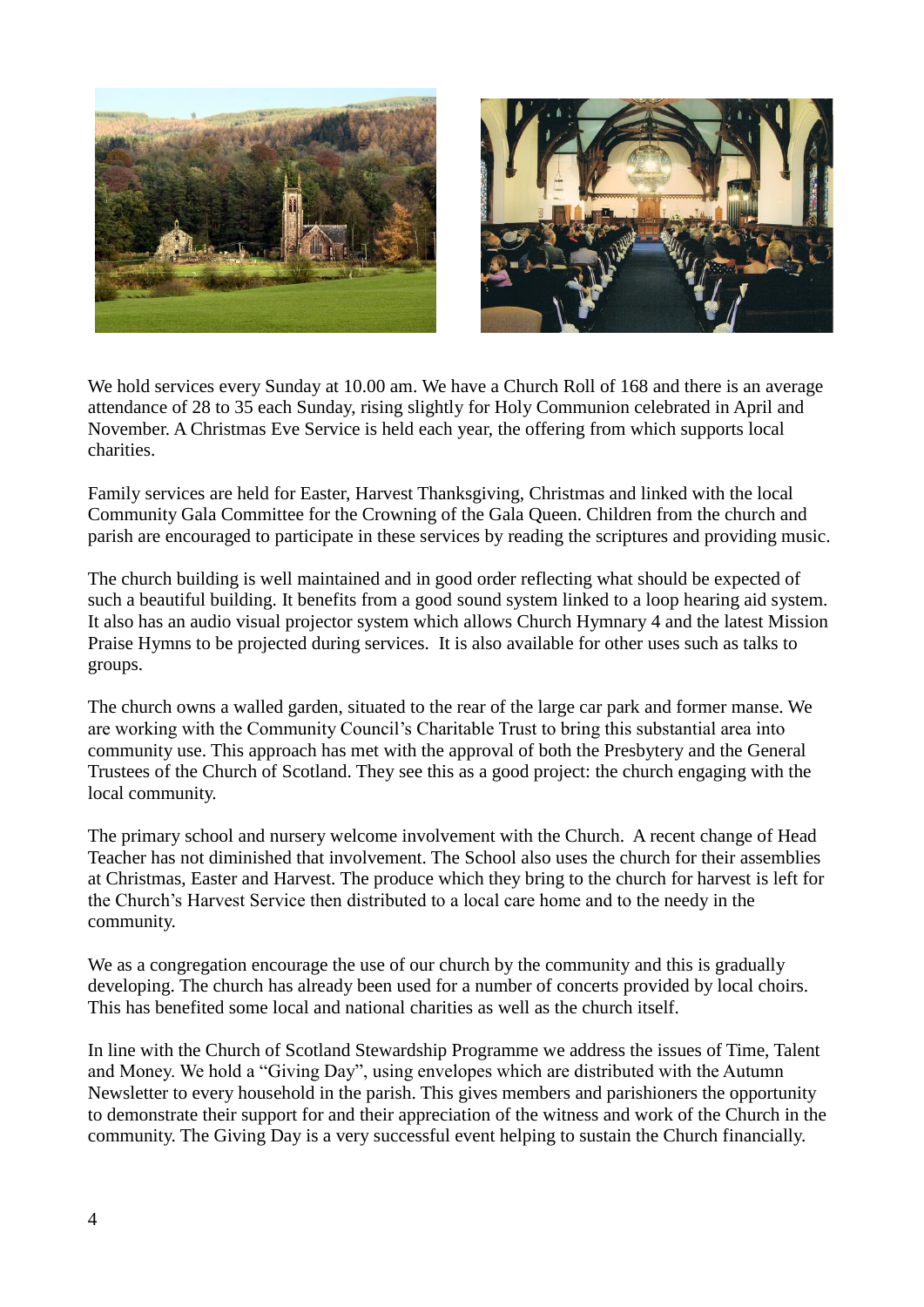In 2014 and 2015 members of the congregation have opened up their gardens to Afternoon Tea events at which other members supplied the food and sales material. Most recently in the summer of 2016, a Flower Festival was held over two days when visitors enjoyed the displays in the church and afternoon tea in the grounds, All of these have been popular, boosted the church funds but equally encouraged members and non-members to visit the church and meet with our congregation. As the walled garden is developed we hope to utilise that area for similar events in the future.

#### **Church Faith and Membership**

We are a Fellowship within the Church of Scotland worshipping God, whom we know as Father, Son and Holy Spirit. We confess Jesus Christ as Saviour, and serve Him as Lord, believing the Bible to be the Word of God.

Training of new elders and instruction of new communicants and those seeking baptism for themselves or for their children, are important in the nurture of our congregation.





#### **Church Management**

We have a Kirk Session and Congregational Board, who together form the Church Trustees. Maintenance of the church building and its environment is important to us. We have no church hall.

#### **Manse**

The manse is situated in Kirkton close to Kirkmahoe Church, some 9 miles south of Closeburn. It is a relatively modern building, well maintained and fully described in the Parish Profile prepared by Kirkmahoe.

#### **Concluding Statement**

While we in Closeburn are set in an ageing population we are particularly forward looking and modern thinking and will continue to be open to innovation. By faith in Christ and outreach in His Name, we are keen to reverse the decline in attendance and in membership, recognising that growth is being seen in many Christian Churches across the World.

We continue to explore ways of attracting younger people to Christ and His Church and He is providing some increase. We struggle against the fact that many school age sports and other events now take place on a Sunday. Nevertheless we are very keen to explore and to develop our mission.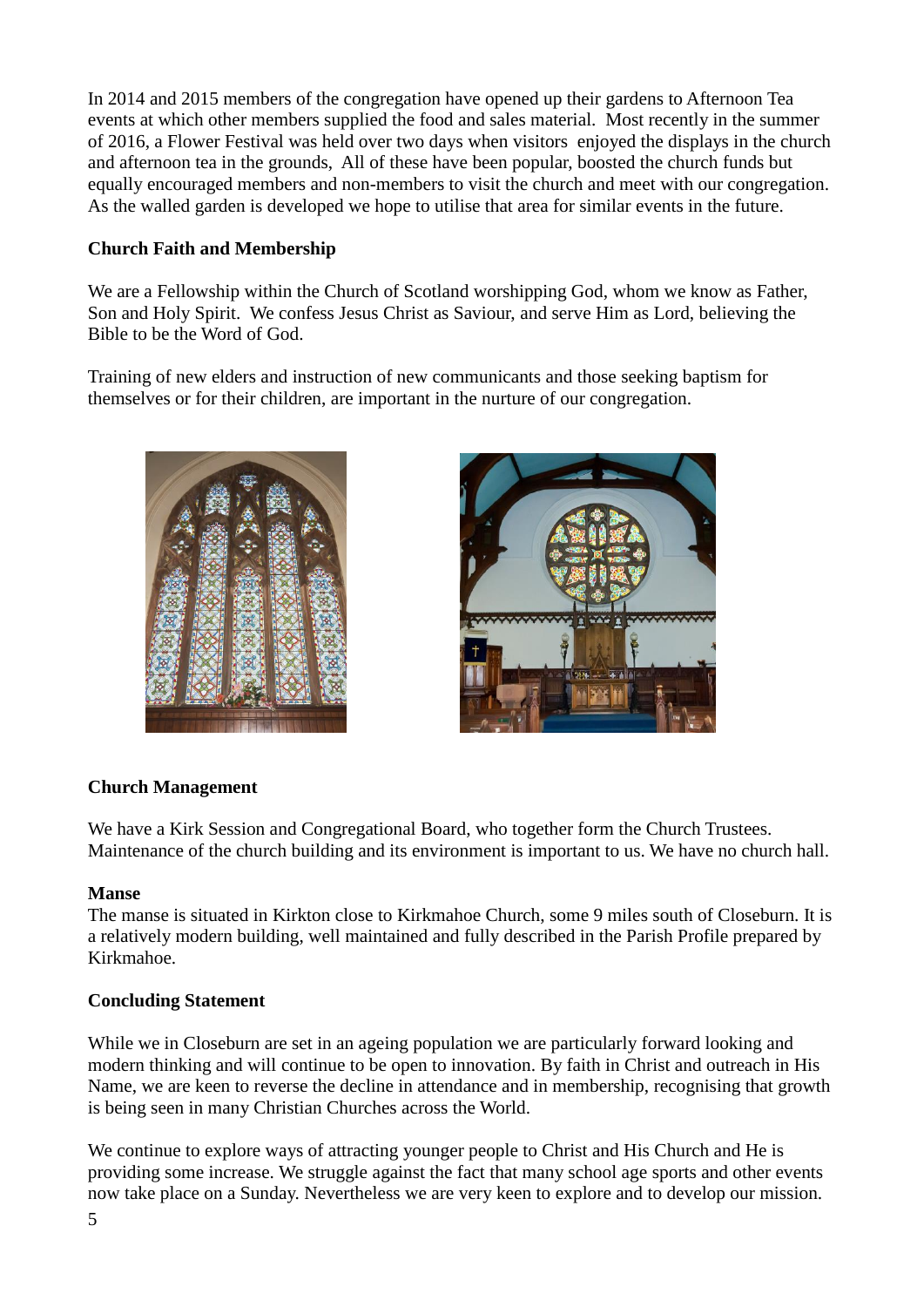## **KIRKMAHOE PARISH CHURCH PARISH PROFILE**



#### **Introduction**

Kirkmahoe is a parish in Dumfries and Galloway with a population of around 2,800. The parish covers part of the urban village of Locharbriggs together with the rural villages of Dalswinton, Duncow and Kirkton where the Grade-B Parish Church is situated.

The population of the parish is shown in the Church of Scotland Statistics for Mission as being made up of 25% pre-school/school and students, 50% young and mature adults and 25% elderly and very elderly people.

The Parish of Kirkmahoe is effectively a close knit rural charge which was linked with the neighbouring Parish of Closeburn on the 22<sup>nd</sup>June 2016. The weekly service is held on Sunday at 11.30am and is normally attended by between 15 and 24 worshippers although this number increases when we celebrate Holy Communion or other events such as weddings, christenings and funerals.

We are a financially viable church which is always working hard at fundraising with various events held throughout the year. The rear of the church was altered several years ago. We added in a small hall complete with kitchen which is used by the congregation as a meeting place to bring people together in fellowship and friendship after most Sunday services and during the aforementioned fundraising events.

We currently have a membership of around 197 and are a small but busy charge with a committed congregation and Kirk Session, both of whom have shown a proven willingness to change with the times. The membership is made up of mainly older members of the community who have lived in the area for many years and for this reason we at the moment don't have an active Sunday School but are ever hopeful that we can attract younger people into the church to get it going again.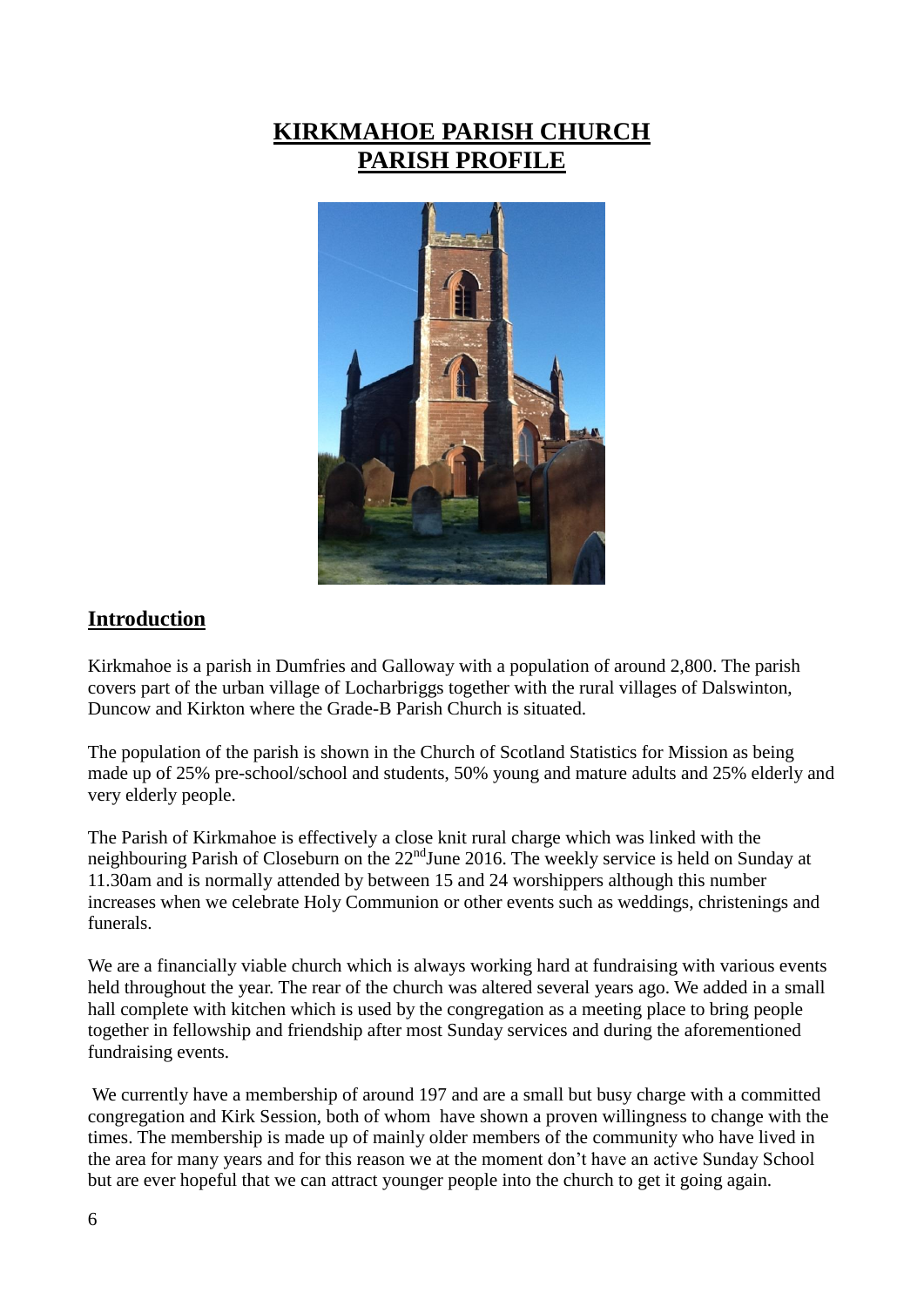



#### **The History of the Parish**

The first church in the area was founded by St Kentigern (also known as Mungo) and there were three "Kils" in the area during the dark ages :- Kilblaan at St Blane's, Locharbriggs, Kilfarnock at St Earnen's, Quarrelwood and Kilmochoe at St Mungo's, Kirkton.

During the feudal times that followed the one parish church at Kirkmahoe was put under the patronage of the Comyns . Then in 1492 the Stewarts (The Barons at Dalswinton) granted the endowments of Kirkmahoe to the ecclesiastical jurisdiction of the Bishop of Glasgow and until the reformation the Rector of Kirkmahoe was usually the younger son of the Dalswinton Family and a residential prebend at Glasgow Cathedral. The Rector would appoint a vicar to serve the parish. The Barony of Dalswinton survived the reformation, the Bishopric of Glasgow did not!!

In the  $17<sup>th</sup>$ century the parish was bitterly divided between the Covenanters and the Conformists and the local Quarrelwood Dissenters and their spiritual successors in the Free Church of Scotland remained separated until 1929.

The current church that stands in Kirkton was commissioned in 1822 by the Laird of Dalswinton and his heirs and was designed by Walter Newall of Dumfries who also stayed on to manage the construction. The work, a very striking sandstone structure, was very impressively completed by June 1823, and Mr Newall was paid the princely sum of twenty guineas for this achievement.

The building has been renovated three times since it was built, the last occasion being in 1966 when the magnificent East window was put in. This window, the work of the eminent stain glass artist William Wilson, depicts the "Mighty Acts of God", "The Expulsion from Eden", "Moses with the Tablets of the Law", "The Burning Bush" and the "Crossing of the Red Sea" that lead to the fulfilment of the old in the new with "Jesus' Baptism", the "Coming of the Holy Spirit"and "the Christ of Kirkmahoe" reigning from the cross.

We also have the "Carzield" window gifted to the church over a hundred years ago ,which is a fine example of the work of W H Lonsdale the well known  $19<sup>th</sup>$  century architectural artist. This window displays our Lord with St Peter and St Paul in the top panels and below that shows Peter preaching to Cornelius, the "Presentation in the Temple" and Paul preaching to Agrippa.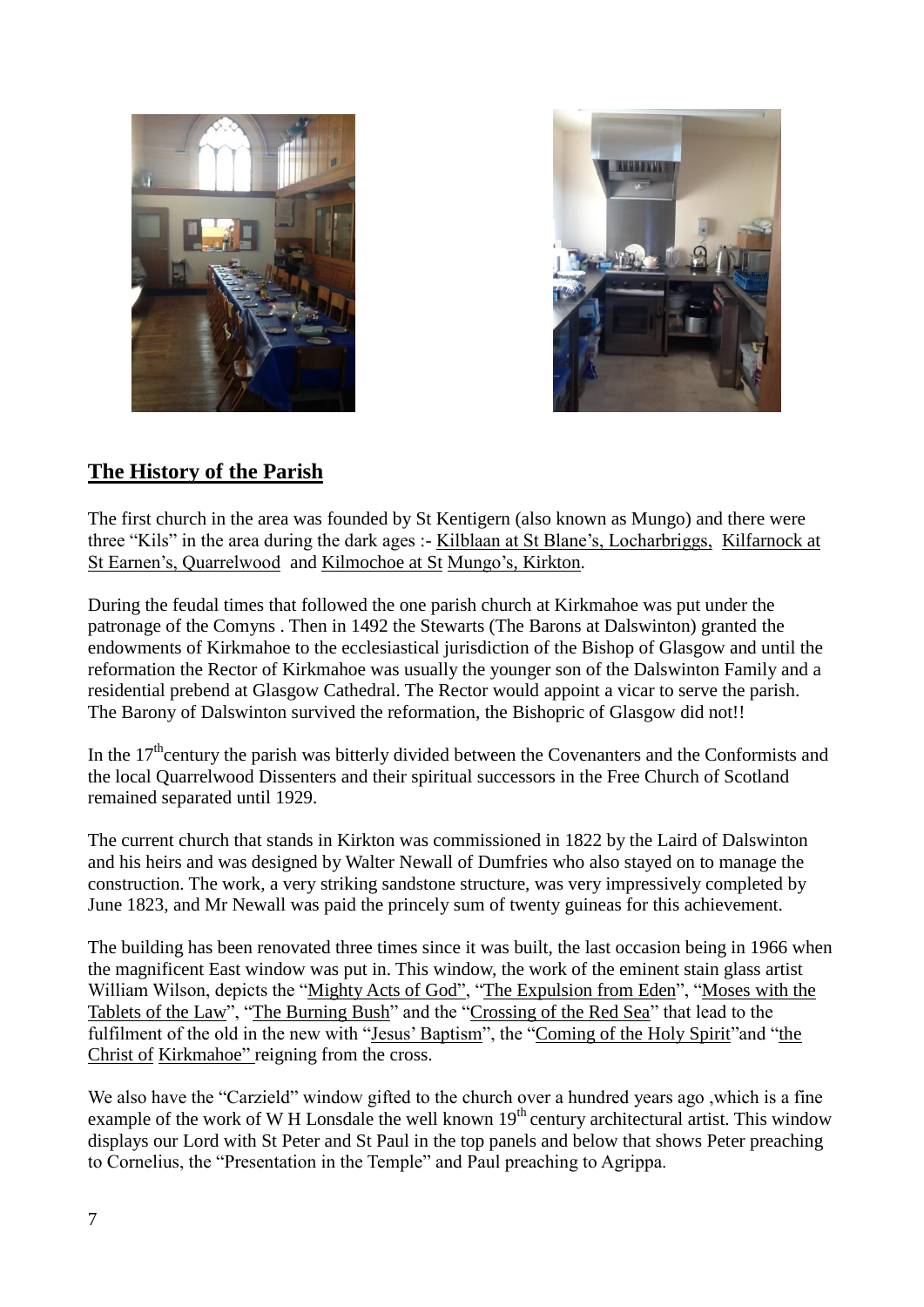

The communion table, lectern and font with their ornate carvings of the Apostles along with ancient symbols of the church, were presented at the same time by the artist Cyril Wilson who was a long serving member of the church as well as being the organist for many years.

The church bell was designed and produced by T Mears of London and measures 60cm high by 60cm wide and hangs from the wooden beams in the belfry.

Finally the Norwich (transistorised) church organ manufactured by Miller was commissioned in 1965.

#### **Church Life**

The Kirk Session is currently made up of 12 members (9 men and 3 ladies) and meets every 2 months. The Session is at full strength with positions held including session clerk, treasurer, fabric convenor and child protection co-ordinator.

We are all part of the Church of Scotland and believe in worshiping God, Father, Son and Holy Spirit. We believe that Jesus Christ is the one true Lord and seek to serve him through his Gospels and their messages and teachings.

Membership of our church for communicants is by Profession of Faith or by being transferred from a church where they were already a member. New members are taken through a period of instruction in basic beliefs by the minister before taking their vows, normally in front of the church congregation. We have also held Alpha classes in the past and several members of our church have attended these courses. There is also a bible study and praise group which meets on a Monday evening most weeks of the year. During these meetings they read and discuss passages from the bible as well as singing their favourite hymns.

The congregation contributes reliably to church finances through regular giving and gift aid. We also hold a programme of fundraising events every year with events including sponsored walks, cream teas and garden open days.

Our church celebrates Holy Communion every May and November, Harvest Thanksgiving every October and we mark Remembrance Sunday with services at the war memorial at nearby Connan's Knowe and in church every November.

On Christmas Eve we have a service at 6.30pm at nearby Dalswinton Barony Church which is owned by The Landale family and it is a very friendly family event. There is a Christmas morning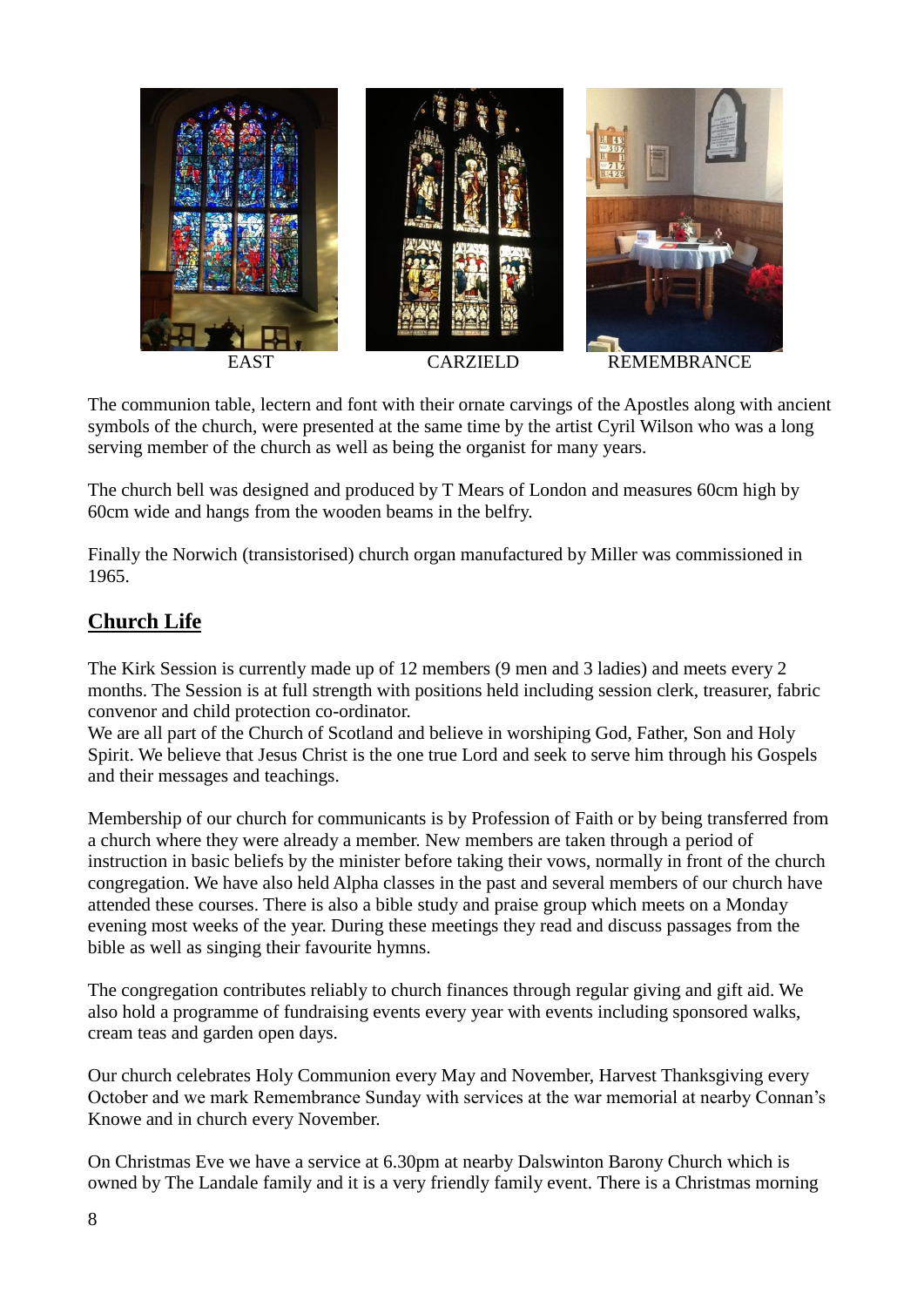service, which is also held at the Barony Church.

Our Ministers in the past have been connected as chaplains to both Locharbriggs and Duncow primary schools.

Our congregation sponsor a 9 year old girl from Senegal called Miriama Diuof through a World Vision project and part of the money we raise from our annual Easter sponsored walk goes to paying for this.

We also have a church choir who perform every Easter and Christmas at services in the church.

#### **Amenities and Public Services**

The manse which was built circa 1991/92 and sits just off the square in the middle of the village has oil fired central heating and double glazing and comprises of 3 bedrooms, 2 public rooms, 2 bath/shower rooms , 3 toilets, 1 study, 1 kitchen and a garage. It also has its own well maintained garden.





MANSE VIEW MANSE DRIVEWAY

Although Kirkton doesn't have a village shop there are plenty of shops in Locharbriggs around 2 miles away and the main county town of Dumfries is only around 3.5 miles away. There is a pop up Post Office in the village hall every Tuesday and Thursday morning.

The village hall itself is very well used with badminton, bowling and old time dancing clubs and pilates classes booking it and the local heritage group and community council also use it. The community council recently purchased and installed a defibrillator on the exterior wall of the hall and arranged for members of all groups including the church to be trained in using it.

There are two primary schools close by in Locharbriggs and Duncow and there are a number of high schools and academies in both Dumfries and Thornhill. Dumfries & Galloway College and Crichton Campus of the University of West of Scotland are situated on Bankend Road on the outskirts of Dumfries.

The transport network is good in the area with Kirkton on the main bus route from Dumfries to Thornhill with a regular service passing through the village. There is a railway station in Dumfries which has trains which go north to Glasgow and south via Carlisle. You can also go to Lockerbie (around 18 miles) for services to Edinburgh. You are also only around 15–20 miles from the M74 motorway.

#### **Concluding Statement**

9 The Parish of Kirkmahoe is a rural community with a population which is split 25% young - 75% mature/elderly, (a link is provided below to the Statistics for Mission on the Church of Scotland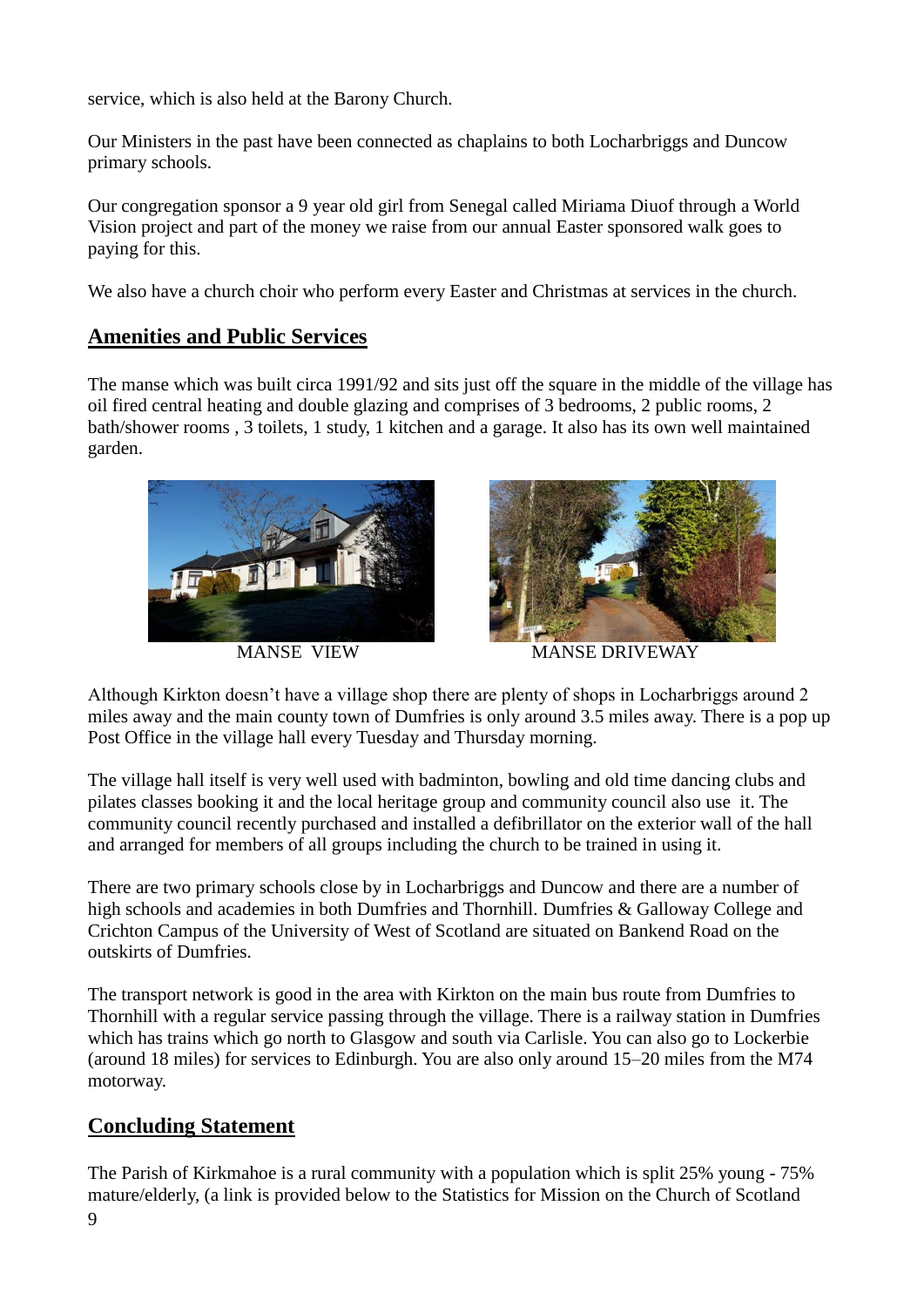Website), but we are still determined to continue to be God's witnesses in Kirkmahoe, bringing His word and showing His love to the people of the parish, even with the difficult times the church is facing at the moment. We know it is hard to get the younger members of the community to come to church regularly but we are and will always be open to any fresh ideas on how to do this although we know will not be easy with all the different activities that take place on Sunday these days.